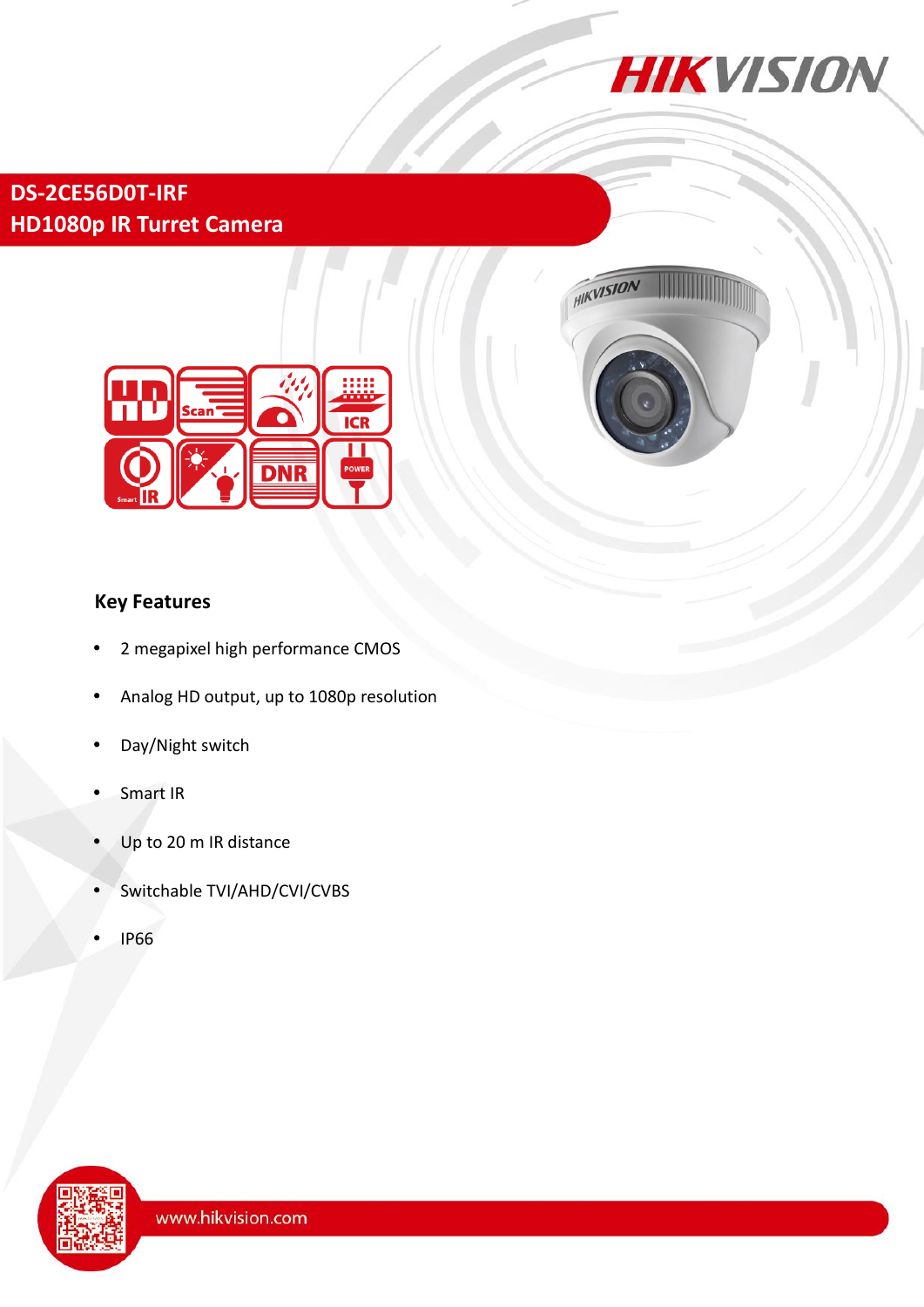

## **Specifications**

| <b>Camera</b>                 |                                                                              |
|-------------------------------|------------------------------------------------------------------------------|
| Image Sensor                  | 2MP CMOS image sensor                                                        |
| Signal System                 | PAL/NTSC                                                                     |
| <b>Frame Rate</b>             | PAL: 1080p@25fps<br>NTSC: 1080p@30fps                                        |
| Resolution                    | 1920 (H) × 1080 (V)                                                          |
| Min. illumination             | 0.01 Lux@(F1.2, AGC ON), 0 Lux with IR                                       |
| <b>Shutter Time</b>           | 1/25 (1/30) s to 1/50,000 s                                                  |
| Lens                          | 3.6 mm, 2.8 mm, 6 mm fixed lens                                              |
| Horizontal Field of View      | 103° (2.8 mm), 82.2° (3.6 mm), 54° (6 mm)                                    |
| Lens Mount                    | M12                                                                          |
| Day & Night                   | IR cut filter                                                                |
| Angle Adjustment              | Pan: 0° to 360°, Tilt: 0° to 75°, Rotation: 0° to 360°                       |
| Synchronization               | Internal synchronization                                                     |
| <b>Menu</b>                   |                                                                              |
| AGC                           | Low/middle/high                                                              |
| Day/Night Mode                | Smart/color/BW(Black and White)                                              |
| <b>Backlight Compensation</b> | Yes                                                                          |
| <b>DWDR</b>                   | Yes                                                                          |
| Language                      | English, Chinese                                                             |
| <b>Functions</b>              | Brightness, Sharpness, DNR, Mirror                                           |
| <b>Interface</b>              |                                                                              |
| Video Output                  | 1 HD analog output                                                           |
| Switch Button                 | TVI/AHD/CVI/CVBS                                                             |
| <b>General</b>                |                                                                              |
| <b>Operating Conditions</b>   | -40 °C to 60 °C (-40 °F to 140 °F), Humidity: 90% or less (non-condensation) |
| Power Supply                  | 12 VDC ±15%                                                                  |
| Power Consumption             | Max. 4 W                                                                     |
| <b>Ingress Protection</b>     | <b>IP66</b>                                                                  |
| Material                      | Enclosure: Plastic<br>Main Body: Metal                                       |
| IR Range                      | Up to 20 m                                                                   |
| Dimension                     | $\Phi$ 89.9 mm × 70.1 mm (3.54" × 2.76")                                     |
| Weight                        | Approx. 280 g (0.62 lb.)                                                     |

### **Order Model**

Ž

DS-2CE56D0T-IRF